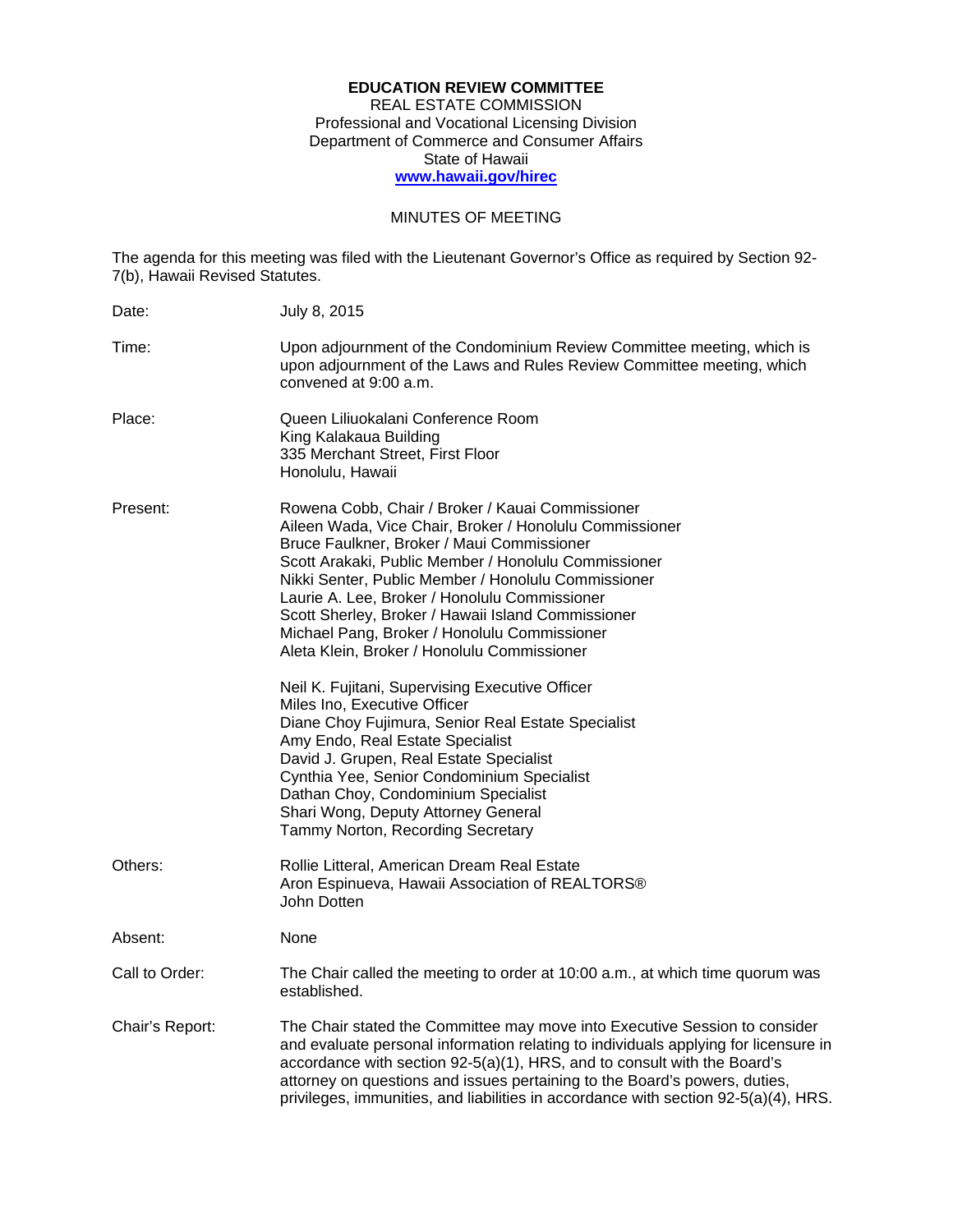| <b>Real Estate</b><br>Specialist's Report: | <b>Minutes of Previous Meeting</b>                                                                                                                                                                                                                                                                                                                                          |                       |  |
|--------------------------------------------|-----------------------------------------------------------------------------------------------------------------------------------------------------------------------------------------------------------------------------------------------------------------------------------------------------------------------------------------------------------------------------|-----------------------|--|
|                                            | Commissioner Klein noted a clarification to the draft minutes distributed related to<br>the course application "Contemporary Legal Issues in Hawaii Real Estate."                                                                                                                                                                                                           |                       |  |
|                                            | Commissioner Klein stated that the second sentence in her comment should be<br>replaced to read as follows: "Commissioner Klein stated that the language in the<br>class that advised agents to be familiar with all floor plans in a building is ill<br>advised because it may set a standard of practice which is unrealistic and the<br>material is often unobtainable." |                       |  |
|                                            | Upon a motion by Commissioner Klein, seconded by Commissioner Sherley, it<br>was voted on and unanimously carried to accept the minutes of the June 10,<br>2015, Education Review Committee meeting incorporating Commissioner Klein's<br>comments.                                                                                                                         |                       |  |
| Continuing Education:                      | <b>Applications</b>                                                                                                                                                                                                                                                                                                                                                         |                       |  |
|                                            | 2014-2015 Continuing Education Providers and Courses Ratification List                                                                                                                                                                                                                                                                                                      |                       |  |
|                                            | Upon a motion by Commissioner Sherley, seconded by Commissioner Arakaki, it<br>was voted on and unanimously carried to ratify the following:                                                                                                                                                                                                                                |                       |  |
|                                            | <b>Course Registration/Certification</b>                                                                                                                                                                                                                                                                                                                                    | <b>Effective Date</b> |  |
|                                            | "All Under One Roof OnDemand Course V1.0" (3 credits)<br>(Dearborn Publishing Inc./ARELLO)                                                                                                                                                                                                                                                                                  | June 3, 2015          |  |

"Landlord-Tenant Laws 2014" (3 credits) June 9, 2015 (Hawaii Island REALTORS®)

**Course – "Homeowner's Insurance Basics for Real Estate Professionals"; Author/Owner: John Dotten; Provider: Dower School of Real Estate; Course Categories: Property Management, Finance, Property Ownership and Development, Risk Management; Clock Hours: 3** 

Mr. John Dotten was present to answer any questions the committee may have regarding the course application. He noted that the course is an overview for real estate professionals reviewing homeowner's insurance as it applies at the time of sale and ongoing management. Mr. Dotten noted that Sue Savio has reviewed the documents for this course. He also stated that there are few if any standard policy forms. All changes are at the whim of the underwriter. It is important that real estate licensees stay away from what is covered and what is not covered under the policy and refer the client to an insurance professional.

Mr. Dotten was asked to state the purpose of the course, to which he responded to provide real estate professionals an overview of how insurance works.

Chair Cobb noted that on page 1 of the course outline, under "Professional Limitations", it states in part "The purpose of this course is solely to provide a general sense of the internal operations of condos and to begin to give a sense of how condos function." This does not appear to be the content of the course, which, according to the title is homeowner's insurance.

Mr. Dotten responded that he will amend the purpose as noted in the course handouts.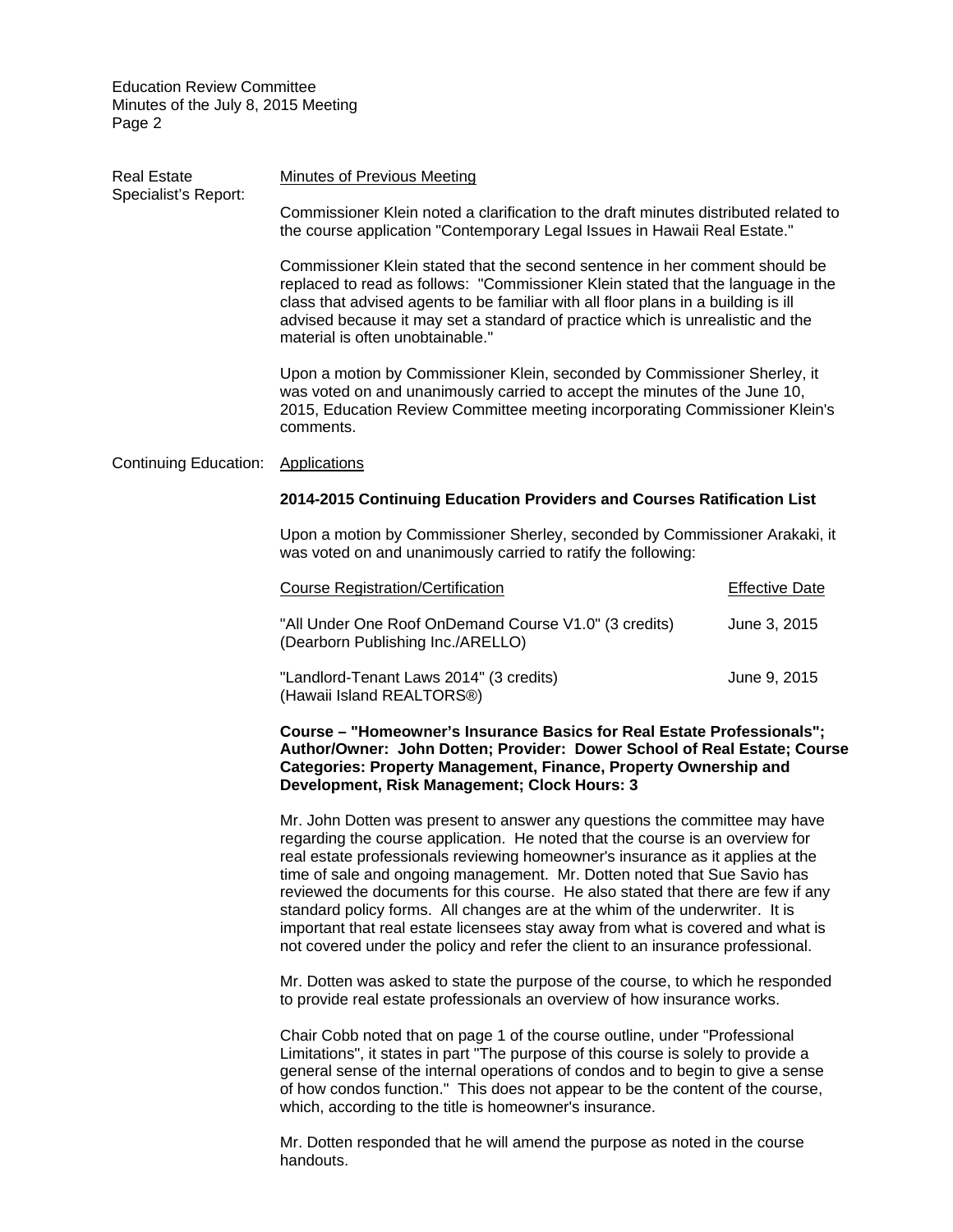> Commissioner Klein commented that page 2 of 7, item #8 states "Real estate professionals are not required to understand how insurance works for their clients. This needs to be done so professionals do not exceed their area of expertise." The statement is not clear, and appears to contradict itself.

Mr. Dotten responded that there should be an advanced understanding of how real estate meshes with the insurance industry, but licensees should not engage in providing advice to clients or attempt to be an expert in insurance.

It was also noted that Mr. Dotten references both condominium and homeowners insurance policies throughout the course.

Mr. Dotten responded that the course covers both. Real estate licensees should refer their clients to a qualified insurance agent regarding insurance policy questions.

Mr. Dotten was questioned on the definition of "adjuster" as the handouts state the following: "This is the person who cuts the check – or goes to the person within the company to cut the check. And cutting the check is what insurance is about."

Mr. Dotten responded that the client, waiting for their money back, would want to know who would be handling the claim at the point of check issuance, which is the adjuster.

It was suggested that Mr. Dotten elaborate on the definition of "adjuster" and "value."

Commissioner Faulkner suggested more emphasis on disclosures of unpermitted areas/buildings, not covered by insurance.

Mr. Dotten responded that if the illegal structure was scheduled in the insurance policy, it should be covered and considered in the value, although the property may not be rebuilt or would need to be rebuilt in a different location.

Mr. Dotten noted that the course was written to be non-specific so that real estate licensees do not get in trouble. What is and is not covered under an insurance policy should be handled by the insurance agent.

It was suggested that the relationship between the HO6 insurance and the condominium's master policy be discussed.

Upon a motion by Commissioner Sherley, seconded by Commissioner Senter, it was voted on and unanimously carried to take the matter under advisement.

**Course – "Death, Family Feuds, and Creditor Issues: How to Deal with the Partition of Real Property"; Author/Owner: Scott C. Arakaki and Bryan P. Andaya; Provider: Eddie Flores Real Estate Continuing Education; Course Categories: Contracts, Dispute Resolution, and Broker Management; Clock Hours: 3** 

Commissioners Arakaki and Senter recused themselves from discussion and voting due to a conflict of interest.

Co-author of the course, Mr. Scott Arakaki, was present to answer any questions the committee may have. Mr. Arakaki stated that the course provides an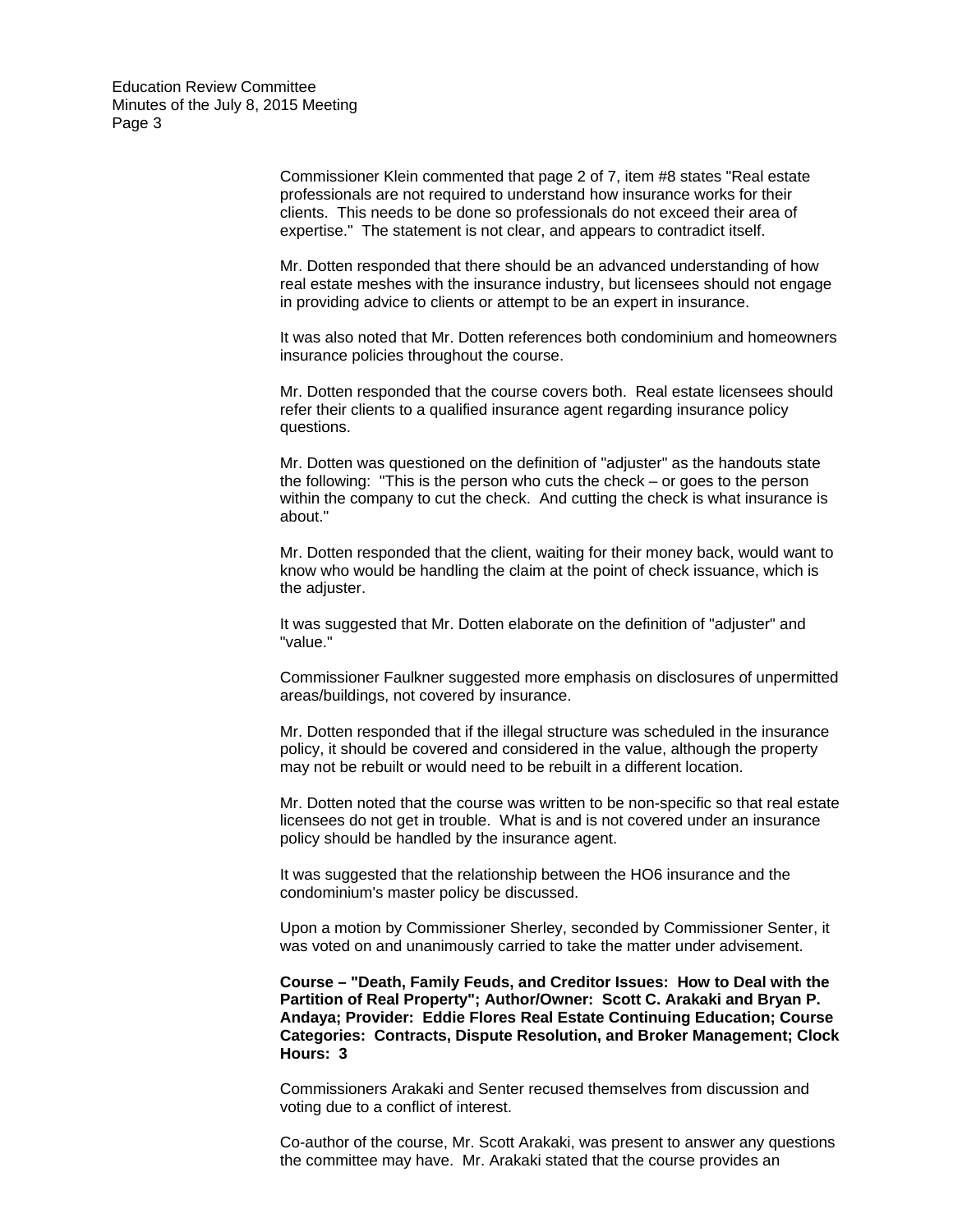> overview of issues a licensee may face when representing a sale subject to a partition action. The topics include common problems with co-ownership of nonmarital property, legal actions to resolve ownership disputes, possible actions to minimize disputes, and potential issues for real estate licensees.

> Specialist Yee questioned if this is the same partition action as would be taken in §514B-47, "Removal from provisions of this chapter".

Mr. Arakaki responded unless Chapter 514B has its own partition remedy, it would fall under the same partition action as noted in the course.

Upon a motion by Commissioner Sherley, seconded by Commissioner Pang, it was voted on and carried to take the matter under advisement. Commissioners Senter and Arakaki abstained from voting as they were recused.

**Course – "Residential & Commercial Evictions in Hawaii and New Statutes"; Authors/Owners: Scott C. Arakaki and Bryan Andaya; Provider: Eddie Flores Real Estate Continuing Education; Course Categories: Real Estate Law, Property Management, Property Ownership and Development; Clock Hours: 3** 

Commissioners Arakaki and Senter recused themselves from discussion and voting due to a conflict of interest.

Co-author of the course, Mr. Scott Arakaki, was present to answer any questions the committee may have. Mr. Arakaki stated that the course provides a general overview of common issues in residential and commercial evictions in Hawaii and summarizes some of the new Hawaii statutes impacting residential evictions.

Upon a motion by Commissioner Sherley, seconded by Commissioner Pang, it was voted on and carried to take the matter under advisement. Commissioners Senter and Arakaki abstained from voting as they were recused.

Continuing Education Core Course – Train-the-Trainer 6/24/15, offerings of Core A 6/26/15

Positive evaluations of the Train the Trainer session were received.

Commissioner Sherley noted that prior to offering the core course A, licensees did not seem to be interested in the course topic of condominiums. Licensees, upon completing the course, provided positive feedback, noting the information gained to be pertinent.

Prelicense Education: No report presented.

Administration of PSI

Examinations:

## **Licensing Examination Statistics – June 2015**

Examination statistics for June 2015 were distributed to the Commissioners for their information.

## **School Pass/Fail Rates – June 2015**

School pass/fail rate statistics for June 2015 were distributed to the Commissioners for their information.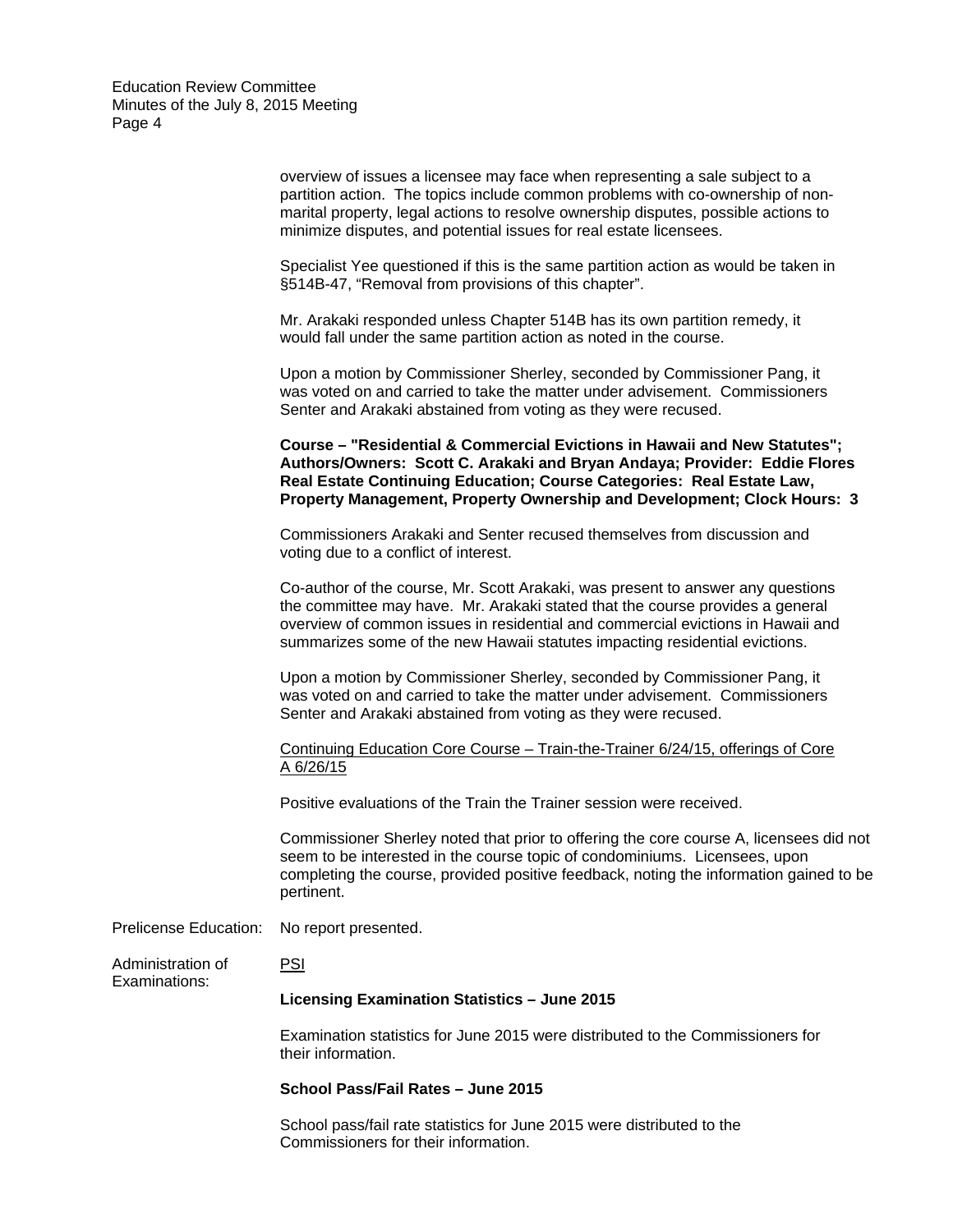|                                      | School Summary by Test Category - June 2015                                                                                                                                                                                                                                                                                                                                                                                                                                                                                                              |
|--------------------------------------|----------------------------------------------------------------------------------------------------------------------------------------------------------------------------------------------------------------------------------------------------------------------------------------------------------------------------------------------------------------------------------------------------------------------------------------------------------------------------------------------------------------------------------------------------------|
|                                      | Copies of the June 2015 test category summary reports, by school, were<br>distributed to the Commissioners for their information.                                                                                                                                                                                                                                                                                                                                                                                                                        |
|                                      | <b>Exam Monitoring - Report - Test Center Monitoring - Kauai</b>                                                                                                                                                                                                                                                                                                                                                                                                                                                                                         |
|                                      | Specialist Endo monitored the Kauai test site on June 13, 2015. Her written<br>evaluation was distributed for informational purposes. Specialist Endo noted that<br>in addition to real estate exams, PSI has recently added testing of postal<br>workers. As a result, PSI has added 3 additional sessions increasing testing to 4<br>Saturdays per month.                                                                                                                                                                                              |
| Educator's Forum:                    | Hawaii Association of REALTORS <sup>®</sup> - No discussion presented.                                                                                                                                                                                                                                                                                                                                                                                                                                                                                   |
|                                      | Public and Private Institutions of Higher Education - No discussion<br>presented.                                                                                                                                                                                                                                                                                                                                                                                                                                                                        |
| Program of Work:                     | <b>Instructor's Development Workshop</b>                                                                                                                                                                                                                                                                                                                                                                                                                                                                                                                 |
|                                      | "T3 - Training Trainers to Train" offered by the Hawaii Association of<br>REALTORS® pursuant to the contract with the Commission, will be held on<br>August 12 & 13, 2015, and is targeted for new or beginning instructors. An IDW<br>for seasoned instructors will be offered at a later date this year.                                                                                                                                                                                                                                               |
| <b>Budget and Finance</b><br>Report: | <b>Real Estate Education Fund</b>                                                                                                                                                                                                                                                                                                                                                                                                                                                                                                                        |
|                                      | Upon a motion by Commissioner Pang, seconded by Commissioner Sherley, it<br>was voted on and unanimously carried to accept the Real Estate Education Fund<br>report for the fiscal year ending March 31, 2015.                                                                                                                                                                                                                                                                                                                                           |
| <b>Executive Session:</b>            | Upon a motion by Commissioner Sherley, seconded by Commissioner Pang, it<br>was voted on and unanimously carried to enter into executive session pursuant<br>to Section 92-5(a)(1), HRS, "To consider and evaluate personal information,<br>relating to individuals applying for professional or vocational licenses cited in<br>section 26-9 or both;" and pursuant to Section 92-5(a)(4), HRS, "To consult with<br>the board's attorney on questions and issues pertaining to the board's powers,<br>duties, privileges, immunities, and liabilities." |
|                                      | Upon a motion by Commissioner Sherley, seconded by Commissioner Pang, it<br>was voted on and unanimously carried to move out of executive session.                                                                                                                                                                                                                                                                                                                                                                                                       |
| <b>Continuing Education:</b>         | <b>Applications</b>                                                                                                                                                                                                                                                                                                                                                                                                                                                                                                                                      |
|                                      | Course – "Death, Family Feuds, and Creditor Issues: How to Deal with the<br>Partition of Real Property"; Author/Owner: Scott C. Arakaki and Bryan P.<br>Andaya; Provider: Eddie Flores Real Estate Continuing Education; Course<br><b>Categories: Contracts, Dispute Resolution, and Broker Management; Clock</b><br>Hours: 3                                                                                                                                                                                                                            |
|                                      | Commissioner Lee moved to approve "Death, Family Feuds, and Creditor Issues:<br>How to Deal with the Partition of Real Property" as a three credit hour continuing<br>education elective course, under the course categories Contracts, Dispute<br>Resolution, and Broker Management. Commissioner Pang seconded the motion.<br>Commissioners Senter and Arakaki were recused. The motion was voted on and<br>carried.                                                                                                                                   |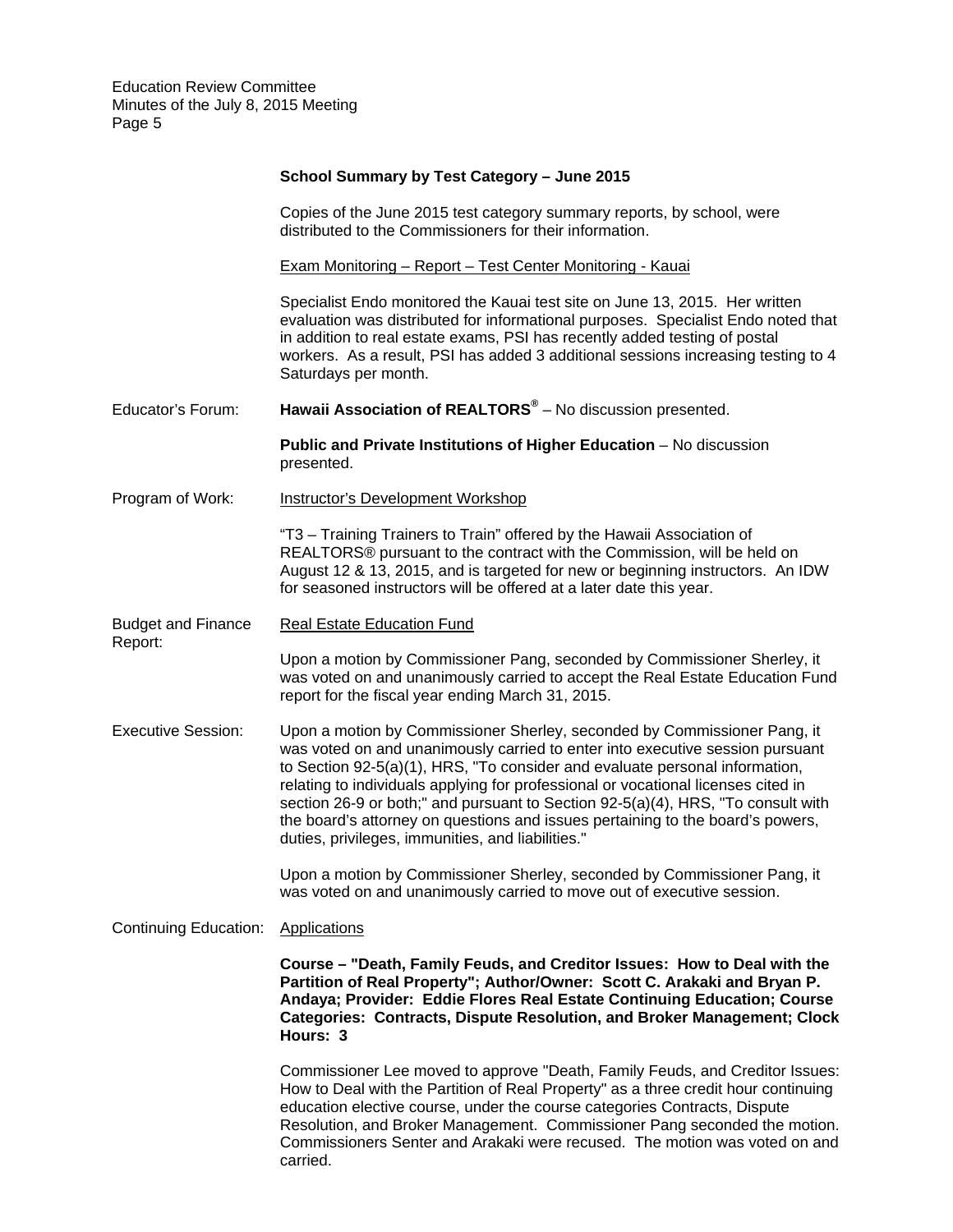> **Course – "Residential & Commercial Evictions in Hawaii and New Statutes"; Authors/Owners: Scott C. Arakaki and Bryan Andaya; Provider: Eddie Flores Real Estate Continuing Education; Course Categories: Real Estate Law, Property Management, Property Ownership and Development; Clock Hours: 3**

Commissioner Lee moved to approve "Residential & Commercial Evictions in Hawaii and New Statutes" as a three credit hour continuing education elective course, under the course categories Real Estate Law, Property Management, Property Ownership and Development. Commissioner Wada seconded the motion. Commissioners Senter and Arakaki were recused. The motion was voted on and carried

**Course – "Homeowner's Insurance Basics for Real Estate Professionals"; Author/Owner: John Dotten; Provider: Dower School of Real Estate; Course Categories: Property Management, Finance, Property Ownership and Development, Risk Management; Clock Hours: 3** 

After a review of the information presented, Commissioner Sherley moved to defer the course "Homeowner's Insurance Basics for Real Estate Professionals" with the following recommendations.

- 1. As the author of the subject course, Mr. Dotten appears to have good knowledge of the course subject matter. However, the course presentation is not organized well, is haphazard and is like a "shotgun approach." There are too many topics included. It would be clearer and less confusing to the licensee to narrow the focus of the course.
- 2. The presentation of the course content needs to be worked on. The "Property/Casualty Insurance – Questions and Answers" contained items where no information was available in the course materials.
- 10, 2014 regarding the initial submission of this course application. 3. Not all of the items were addressed in the Commission's letter dated July Specifically, item #3 stated, "It would be helpful and illustrative to include samples of forms (or parts of the forms) when going through the different types of insurance. There are charts available that summarize insurance coverage."

To address this item of concern, consider including existing, redacted forms for use as examples in the course materials. If using an existing, redacted form, a review of it during the class would provide a clear outline of the condominium insurance topic.

4. The subject matter of the course is worthwhile. Licensees may benefit from learning about insurance as it relates to real estate.

> Item #8 of the course application states, "Real estate professionals are not required to understand how insurance works for their clients. This needs to be done so professionals do not exceed their area of expertise." The statement is not clear, and appears to contradict itself.

> On page 1 of the course outline, under "Professional Limitations" you write, "The purpose of this course is solely to provide a general sense of the internal operations of condos and to begin to give a sense of how